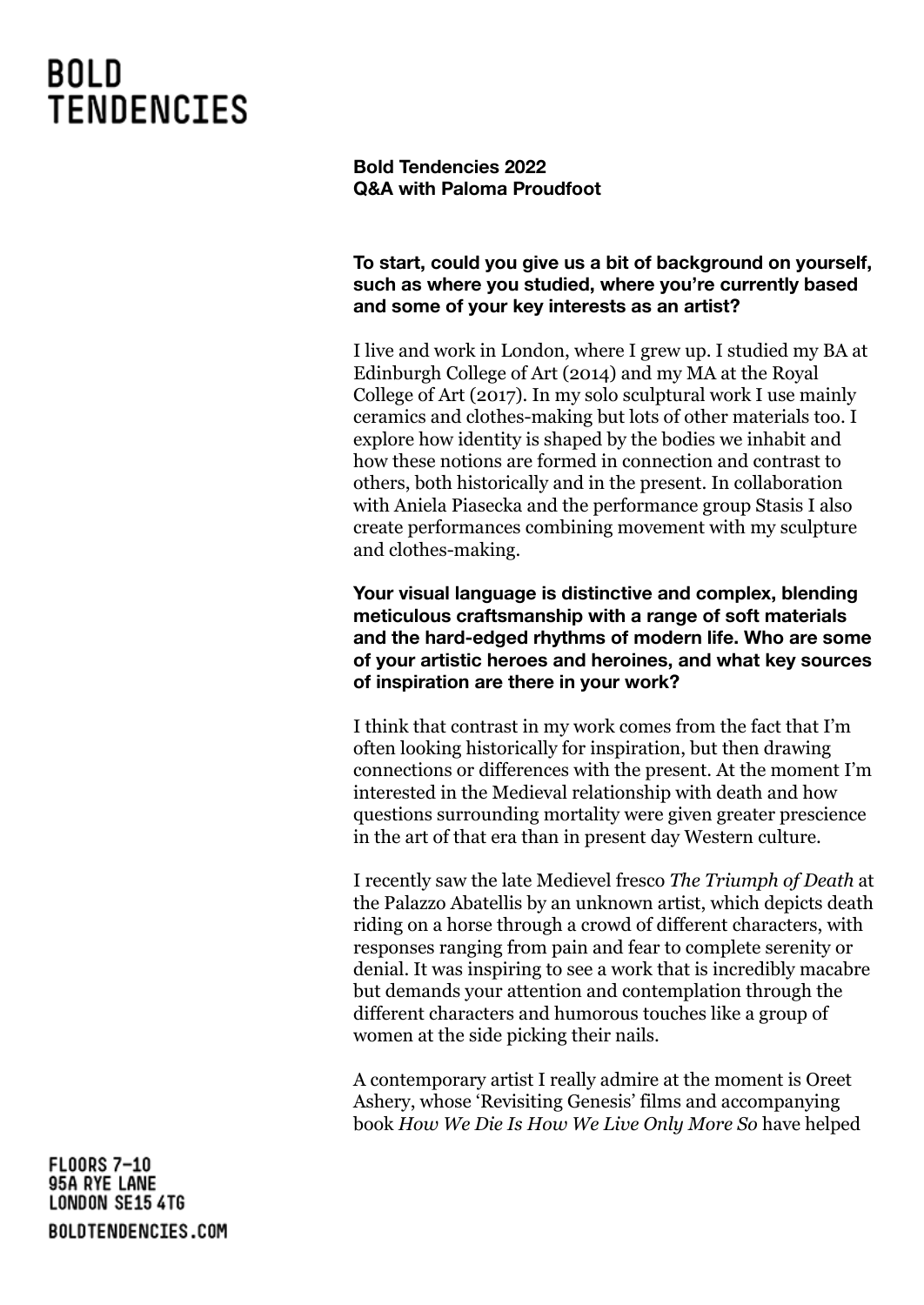me connect these historical references with contemporary attitudes to death, particularly the Capitalist exploitation of death through its related industries and how these influences have shaped my own experience of grief. In terms of that combination of softness and hard-edge you mention, I have also been looking at Fritz Kahn's infographics from the 1920s.

**The human body has always been central to your practice. Either through formal references to fashion and anatomy, or through the use of soft materials such as hair, food and wax — all of which evoke it's shifting and processual nature. Why is the body so important in your work?**

I'm interested in how our relationships with our bodies are intensely personal, functioning as carriers of individual experience, but also that our bodies rely on connection to one another. In a very literal way our bodies present open borders, merging with one another in the gases and microbial life that pass between us, but also through symbolic and cultural connections such as race, gender, class and associated dress codes. In both literal and symbolic ways I find it constantly inspiring that these connections go far beyond our lifetimes and connect us throughout history and into the future.

I'm interested in how we bridge these different perspectives of what it means to live in a body. I draw out the connections between historical, anatomical and contemporary cultural understandings of the body, which are often viewed separately to one another.

We inhabit many different bodies in one lifetime and live with this perpetual uncertainty and impermanence. I try to evoke some of that fragility or vulnerability in my work, either through delicate working of ceramic or combining it with less stable materials. One of the reasons I'm drawn to performance is that it opens up my work to forces of nerves, potential embarrassment and the unexpected. It also makes the bodily implications of my work more explicit and provides space for humour too.

**In the past few years, your work has increasingly focused on its relationship with fashion. This can be seen in your solo work, such as your solo shows** *A History of Scissors* **(2019) and** *Project for an Overcoat* **(2021), but also your recent collaborative exhibitions in 2021,** *Ensemble* **with Aniela Piasecka and** *Ferine* **with Saelia Aparicio. Can you**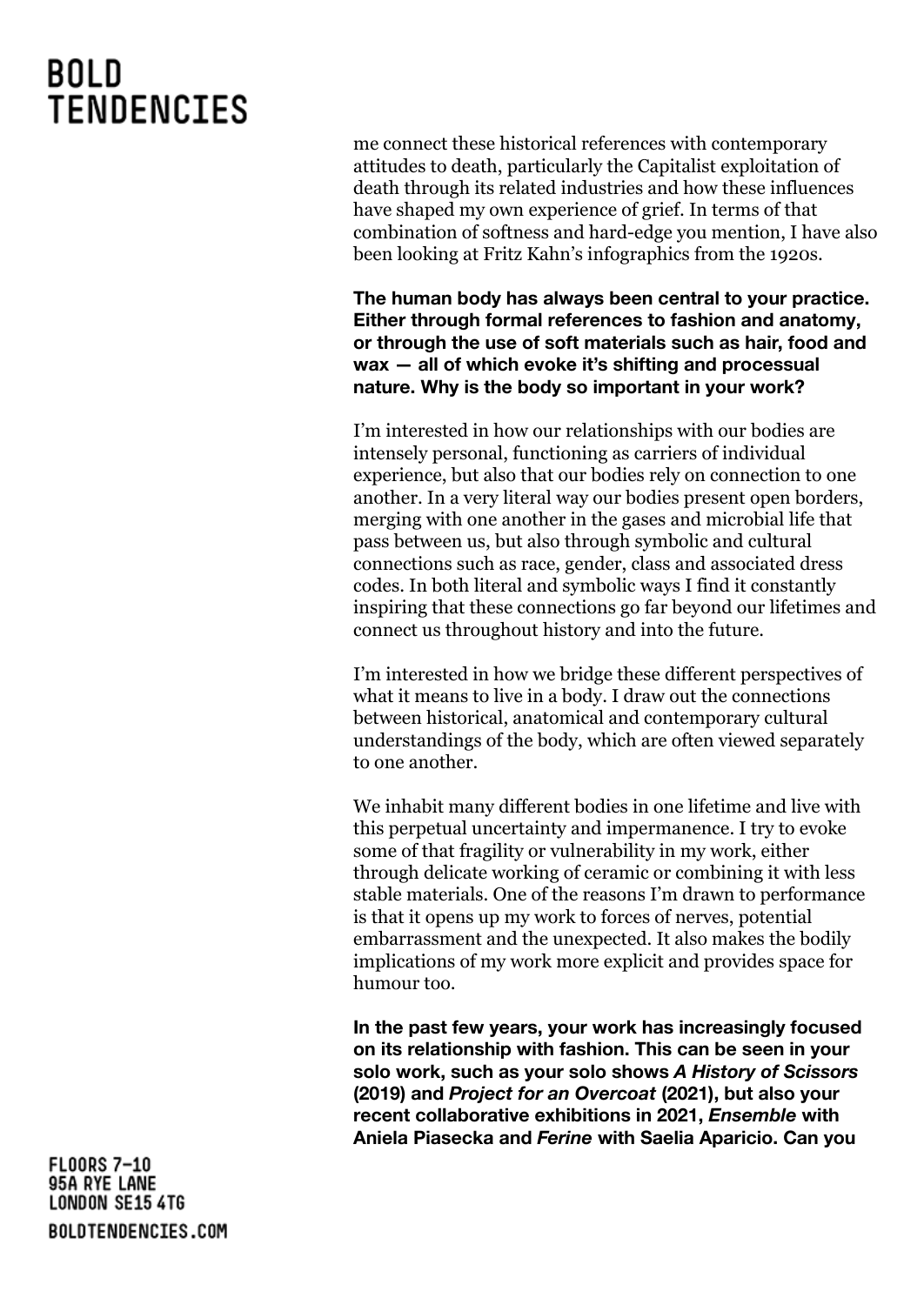#### **tell us a bit more about your fascination with fashion, and how this has developed through different projects?**

Before I got into ceramics I was mainly working with textiles and clothes-making, so even when I'm making in clay and other materials now, the methods of making and interests from that time have stuck with me.

I am fascinated by the transition from flat fabric pattern pieces to three-dimensional form, and the potential for these templates and the resulting clothes to function as a record of the bodily movement and change. Like anatomy, this potential is often ignored in favour of convenience, attempting to generalise bodies into gender, sizes and type. I'm interested in how the wearer plays up against these strictures or imposed ideas and makes clothing their own.

Clothes also present a visual language we work with everyday, communicating our allegiances and values, but can also make people feel misrepresented and are often dismissed as untrustworthy or superficial signifiers. It's these tensions and joys of clothing that I keep coming back to.

**Following from this, collaboration is clearly of deep interest to you and your work - with further practices including "PROUDICK" - a shared artistic identity with Lindsey Medick - as well as joint projects with choreographer Aniela Piasecka and your performance group, Stasis. How do you find collaborating with other artists and why is it so integral to your work?**

I find collaboration exciting as a way to push myself out of usual habits. My collaborators offer me a perspective outside of my own experience and question my assumed methods of making things, which encourages me to push myself more in my solo work too. They have skills in different mediums and knowledge, which I find exciting to learn from. I find so much satisfaction in working with people with a seemingly different perspective or background and finding a meeting point in the middle, however tough it might sometimes be. Outside of the work and most importantly, they are all my friends and have offered a huge amount of support and much needed pep talks. I am very lucky!

**Your new commission for Bold Tendencies continues to look toward human form, albeit abstracted and placed in a**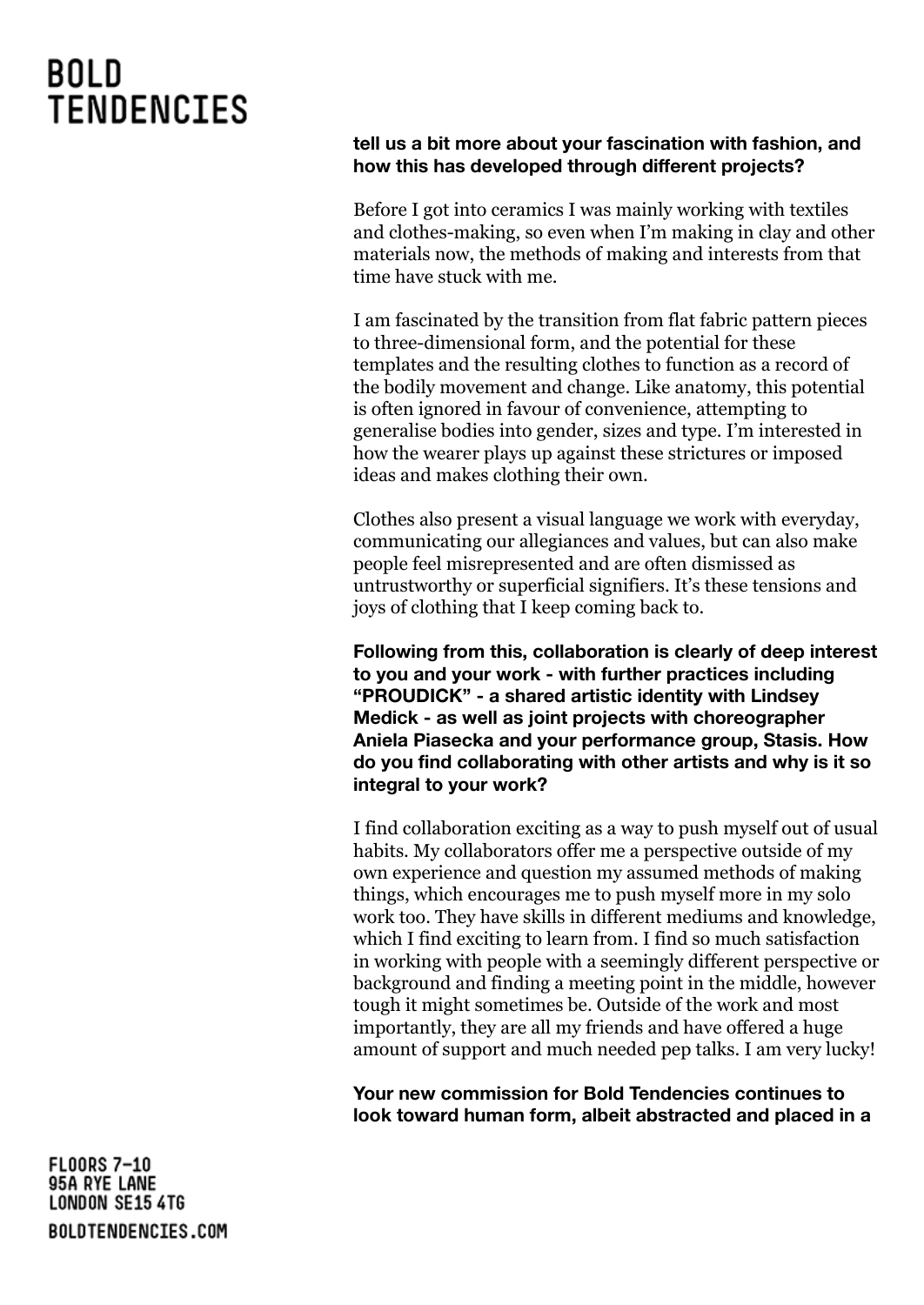#### **novel context for your work. Can you briefly describe the physical work and its different elements?**

The structure is based on a Medieval *transi* tomb, which is a two-level structure that presents the effigy of the deceased as if asleep on its upper bier, whilst below they are depicted as their imagined decomposing corpse. In my own experience of seeing a dead body, I found that my attention to simple activities of eating, breathing and moving suddenly became sharpened. The stillness of the body next to me accentuated even the smallest motion, chill of a breeze through the window or belly gurgle. By abstracting the 'living' figures to emphasise the mechanical qualities with pipes and wire work, almost like a switch board or plumbing network, I wanted to convey that acknowledging the presence of death can accentuate the wonder in the mostly unnoticed internal choreography of the body at work. The fiery glazes of the 'living' appear to burn above, flowing towards the entwined 'dead' figures below. The dead figures are less abstracted and are without the flowing pipes of the living but continue to lie below them, continuing to feed both the plant fronds and earth that supports the living.

### **The** *transi* **tomb is a fascinating element. Can you describe a little more what these tombs are, their purpose and how you first came across them?**

I started reading about *transi* tombs while researching another project into a Medieval Legend and the associated memento mori traditions of the time. They differ from earlier tombs of the period, which depicted an idealised corpse below rather than this more visceral version. They were designed to remind people of the fragility of life and to encourage a more pious way of living to ease the transition into the afterlife. *Transi* tombs were part of a wider Medieval cultural tradition of presenting death interacting with humanity. I was interested in how I could create a contemporary version of this, acknowledging the presence and importance of death in our contemporary lives but outside of a specifically Western Christian tradition and without the moral didacticism of the Medieval examples.

**The figures that are shown in your piece are abstracted and intermingled, glazed in a beautiful mixture of colours. This approach stands different to typical tomb designs, with either singular figures or distinct couples. What led to this choice of design?**